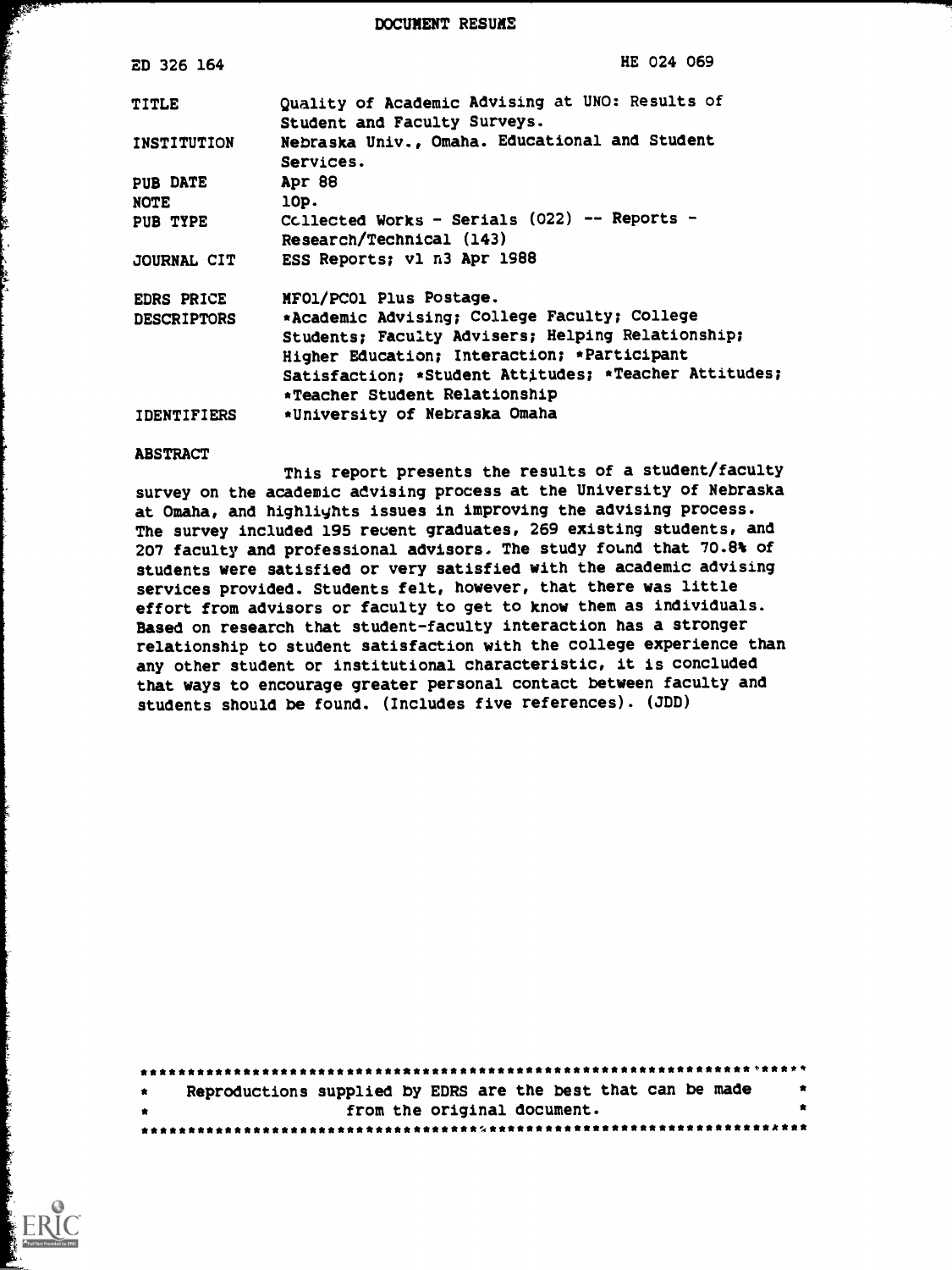

**Vol. 1 No. 3** 

a Pi

ap.

Ŀ

**SALAMA LA SALA LA SALA** 

in die de de la familie de la familie de la familie de la familie de

4

 $\bullet$  $\blacksquare$ 

 $\bullet$  $\dot{\mathbf{z}}$ ങ  $\blacksquare$  $\overline{\mathbf{r}}$ 

28)

# QUALITY OF ACADEMIC ADVISING AT UNO: RESULTS OF STUDENT AND FACULTY SURVEYS

**U.S. DEPARTMENT OF EDUCATION** Office of Educational Research and Improvement

EDUCATIONAL RESOURCES INFORMATION

C This document has been reproduced as<br>received from the person or organization<br>priginating it

Minor changes have been made to improve<br>reproduction quality

Points of view or opinions stated in this document do not necessarily represent official<br>ment do not necessarily represent official<br>OERI position or policy  $\bullet$ 

"PERMISSION TO REPRODUCE THIS MATERIAL HAS BEEN GRANTED BY Univ. of Mebraska

 $\overline{\mathbf{C}}$ 

Omaha

TO THE EDUCATIONAL RESOURCES **INFORMATION CENTER (ERIC)** 

069  $\boldsymbol{z}$  $\overline{\mathsf{N}}$  $\mathcal{O}$ IJ **ERIC** 

ļ.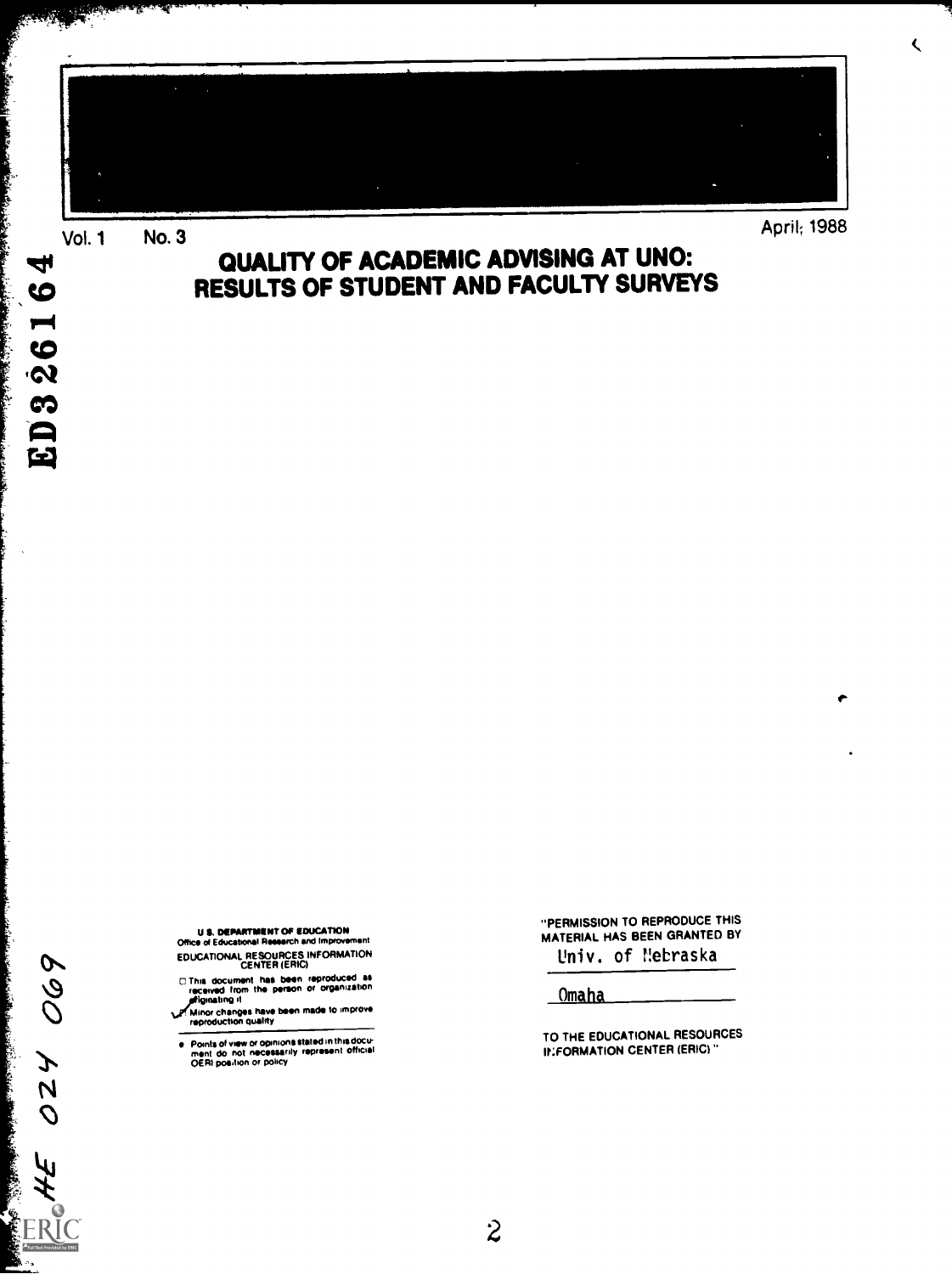

Vol. 1 No. 3

April, 1988

# QUALITY OF ACADEMIC ADVISING AT UNO: RESULTS OF STUDENT AND FACULTY SURVEYS

Ad Hoc Committee Report

#### Introduction

The issue of academic advising haa received considerable attention within academic circles in recent years. Its impact on student retention has been documented, as has the relationship between students' positive feelings towards their university experiences and their perception of the quality of academic advising they received. Recent studies would support the conclusion that good academic advising programs yield significant benefits to students as well as to the university. Few would doubt the significance of academic advising having a positive impact on the student and his or her academic or professional success, and on the university in terms of its reputation and ability to attract and retain students.

With these thoughts in mind, the University of Nebraska at Omaha established a committee to review the academic advising process and offer recommendations, where appropriate, to improve the overall quality of this critical university function. The purposes of this report are to present the results of a comprehensive student/faculty survey, and to highlight issues which might be addressed in improving the advising process.

At the outset, it is essential to restate certain conclusions regarding academic advising as related by Grites. First, academic advising cannot be done in isolation. The successful advising program or individual relationship does not occur in the limited confines of the advisor's office. Without the awareness and use of other campus personnel, services, and resources, both the advisor and advisee are limited in their growth and effectiveness. To use one's own personal skills and resources, other resource centers and advisors, and students themselves is to maximize the efficiency and effectiveness of the advising process. Success in this area requires a concerted effort that has been carefully and systematically planned. It will not happen simply because the components of a system appear to be present in a given environment (Mash, 1978).

Second, there is no single formula for successful **academic advising.** Each institution must decide on its own appropriate delivery system and the extent to which other campus resources can be integrated into the advising process. Each advisor must decide which techniques, skills, and other resources will be used most effectively with each student. Furthermore, when a successful approach is determined, continued inquiry, adaptations, and enhancements of that approach need to be explored; the advising process can never afford to become stagnant

Third, the role of academic advising in the future of higher education will become more prominent. Facing projected enrollment declines, institutions have concentrated on retaining the students they enroll. The advising process has proven effective in the effort, i.e., more effective advising yields higher retention rates. Future trends indicate even more reasons to concentrate on academic advising as a retention process. The investment in a college education continues to result in higher lifetime earnings and more productive members of society; therefore, economic and social benefits accrue from the retention of coilege students (Grites, 1979, p. 41.)

The focus of this report is on estublishing a "benchmark" of student and faculty perceptions regarding the delivery of academic advising at UNO. No attempt is made to evaluate specific college practices, except to note where differences in delivery have a significant impact on perceived quality. Also, it should be noted that progress has been made since 1978 with respect to academic advising. For example, results of a student survey conducted by the Educational and Student Services staff indicate the positive responses to the question "Was the individual academic advising in your college or major department helpful to you?" increased from 37% agree in 1978 to 53% agree in 1986 (Davis, 1986). However, specific aspects of the quality and delivery of academic advising at UNO need to be documented. Additionally, individuals for each college are encouraged to review the data collected which relate to their advising efforts.

In an attempt to assess perceptions of academic advising, students and faculty were asked to respond to a 26-itera questionnaire. The responses reported in this document are drawn from the following:

Members of the Committee were: Marilyn M. Leach (Chairperson), Coordinator, Center for Faculty Development; J. Brad Chapman. Professor, College of Business Administration; Gordon Hansen, Associate Dean, College of Arts and Sciences; John D. Langan, College of Education; and David Hinton, Dean, College of Public Affairs and Community Service (unexpired term completed by Joanne A. Lofton, Coordinator, College of Public Affairs and Community Service).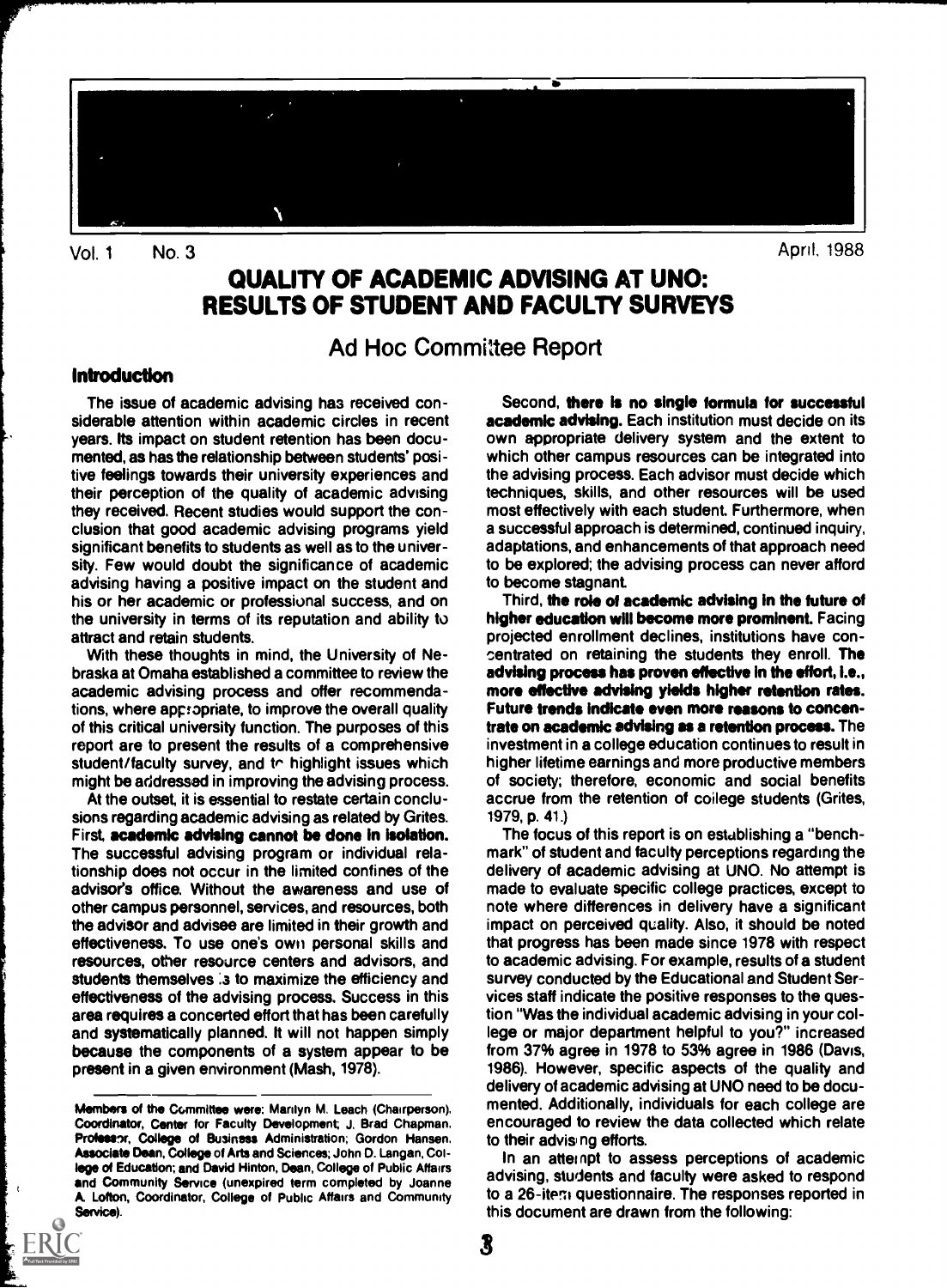- All December 1986 graduates (195 response§) '
- Random, stratified sample of existing UNO students (289 responses)
- Faculty and professional advisors (207 responses)

### Presentation of Data

A complete printout of the responses and the cross-

tabulations for selected questions, as well as resoonses to the open-ended questions, is available in the Center for Faculty Development (A & S Hall 217). Items of descriptive data are given in Tables 1 and 2. The percentage distribution of responses for all three samples is presented in Tables 3 and 4.

|    | <b>TABLE 1</b><br><b>STUDENT SURVEY</b>        |                                          |                                               |  |
|----|------------------------------------------------|------------------------------------------|-----------------------------------------------|--|
|    | Category                                       | <b>CURRENTLY ENROLLED</b><br>(N=269) (%) | <b>DECEMBER 1906</b><br>Graduates (N=195) (%) |  |
| 1. | Your College:                                  |                                          |                                               |  |
|    | A Arts and Sciences                            | 21                                       | 24                                            |  |
|    | <b>B.</b> Business Administration              | 21                                       | 24                                            |  |
|    | C. Continuing Studies                          | 27                                       | 8                                             |  |
|    | D. Education                                   | 13                                       | 11                                            |  |
| E. | <b>Engineering and Technology</b>              | 9                                        | 7                                             |  |
|    | F. Fine Arts                                   | 3                                        | 1                                             |  |
|    | <b>G.</b> Public Affairs and Community Service | 2                                        | 12                                            |  |
| н. | <b>University Division/Graduate</b>            | 4                                        | 13                                            |  |
|    | <b>Sex:</b>                                    |                                          |                                               |  |
|    | A Male                                         | 47                                       | 43                                            |  |
|    | <b>B.</b> Female                               | 53                                       | 55                                            |  |
|    | Age:                                           |                                          |                                               |  |
|    | A 17-21                                        | 17                                       | 2                                             |  |
|    | B. 22-30                                       | 43                                       | 66                                            |  |
|    | $C. 31-40$                                     | 27                                       | 19                                            |  |
| D. | 40 and over                                    | 13                                       | 13                                            |  |
|    | Class:                                         |                                          |                                               |  |
|    | A. Freshman                                    | 10                                       |                                               |  |
|    | <b>B.</b> Sophomore                            | 26                                       |                                               |  |
| C. | Junior                                         | 33                                       |                                               |  |
|    | D. Senior                                      | 31                                       |                                               |  |
| Ē. | Graduate                                       | ٠                                        |                                               |  |
|    | <b>Hours Enrolled:</b>                         |                                          |                                               |  |
|    | A 6 or less                                    | 41                                       |                                               |  |
|    | B. 7-11                                        | 16                                       |                                               |  |
| C. | 12 or more                                     | 43                                       |                                               |  |
| E  | <b>wment</b>                                   |                                          |                                               |  |
| A  | hours or less                                  | 21                                       |                                               |  |
| B. | 21-30 hours                                    | 13                                       |                                               |  |
| C. | 31 hours or more                               | 44                                       |                                               |  |
| D  |                                                | 22                                       |                                               |  |
|    | Not employed                                   |                                          |                                               |  |

### TABLE 2 FACULTY SURVEY

| <b>CATEGORY</b>                     | PERCENTAGE DISTRIBUTION     |  |  |
|-------------------------------------|-----------------------------|--|--|
| College:                            |                             |  |  |
| <b>Arts and Sciences</b>            | 41                          |  |  |
| <b>Business Administration</b>      | 13                          |  |  |
| <b>Continuing Studies</b>           |                             |  |  |
| <b>CPACS</b>                        | 10                          |  |  |
| Education                           | 17<br>$\tilde{\phantom{a}}$ |  |  |
| <b>Engineering</b>                  | 9                           |  |  |
| Fine Arts                           | 8                           |  |  |
| <b>University Division</b>          |                             |  |  |
|                                     |                             |  |  |
| <b>Rank:</b>                        |                             |  |  |
| <b>Professor</b>                    | 24                          |  |  |
| <b>Asenciate Professor</b>          | 27                          |  |  |
| <b>Assistant Professor</b>          | 27                          |  |  |
| Instructor                          | 15                          |  |  |
| <b>Academid Advising (Mgr/Prof)</b> | 6                           |  |  |
|                                     |                             |  |  |
|                                     |                             |  |  |
|                                     |                             |  |  |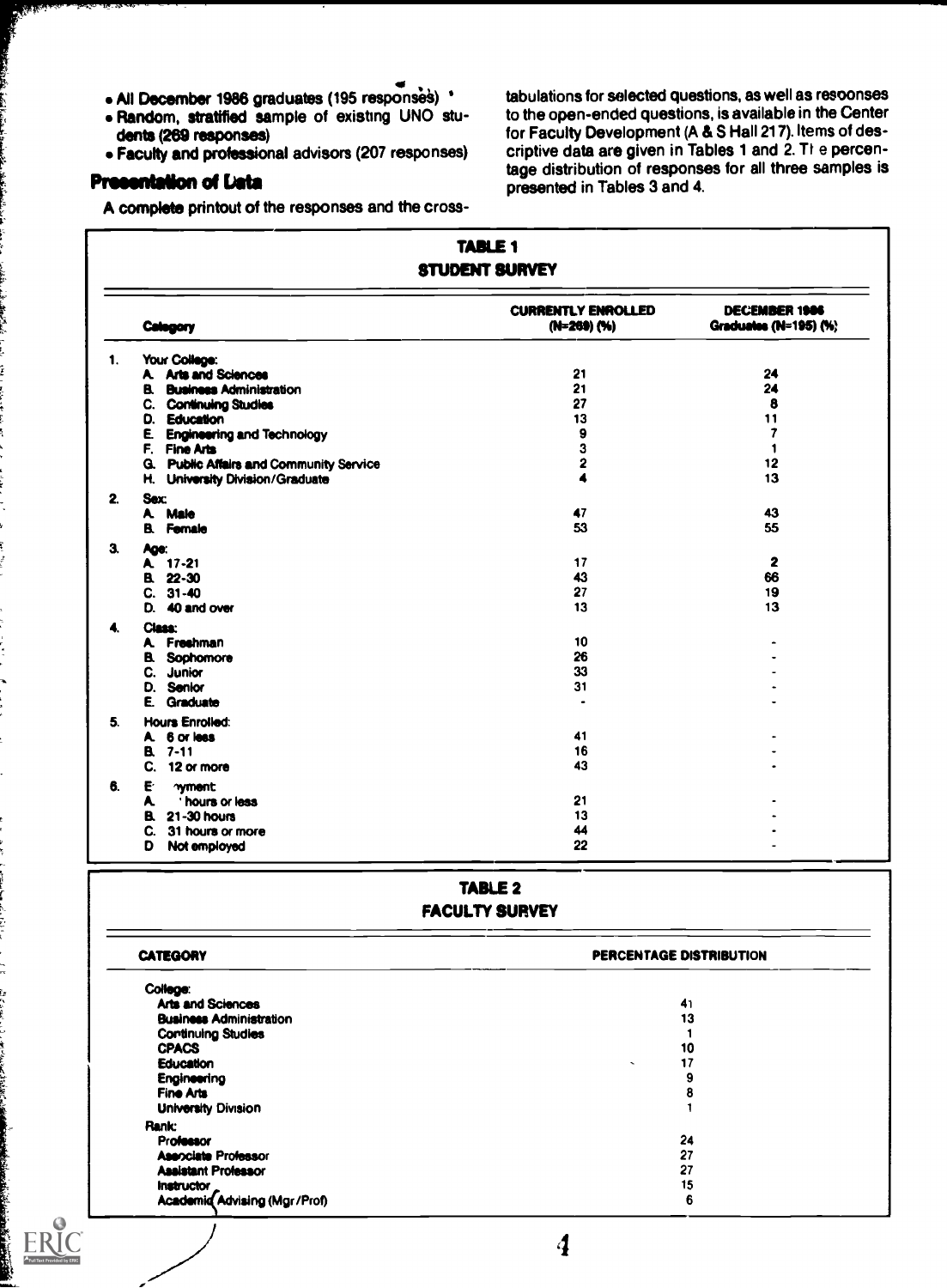# TABLE 3 REVIEW OF UNDERGRADUATE ACADEMIC ADVISING (CURRENTLY ENROLLED STUDENTS AND 1906 GRADUATES)

Č.

**Andrew Charles Andrew**<br>Andrew Charles Andrew

|                                                                                          | <b>Percent Response</b>              |                             |  |
|------------------------------------------------------------------------------------------|--------------------------------------|-----------------------------|--|
| Question                                                                                 | <b>Currently enrolled</b><br>(N=200) | 1986 graduales<br>$(N-196)$ |  |
| Heve you met with an academic advisor during the past<br>12 months?                      |                                      |                             |  |
| Yus                                                                                      | 90                                   | 96                          |  |
| No                                                                                       | 10                                   | 4                           |  |
| My main reason for seeing an advisor during the past two<br>semesters has been:          |                                      |                             |  |
| Required signature                                                                       | 33                                   | 37                          |  |
| Course selection and advice                                                              | 61                                   | 53                          |  |
| Personal problem                                                                         | 0                                    | 2<br>$\overline{ }$         |  |
| <b>Career advisement</b><br>Change in major                                              | з<br>3                               | Ō                           |  |
|                                                                                          |                                      |                             |  |
| When I go to my advisor, I find that he/she is:                                          |                                      |                             |  |
| Always available                                                                         | 16                                   | 8                           |  |
| <b>Usually available</b>                                                                 | 41                                   | 54<br>4                     |  |
| <b>Seldom available</b><br>Available by appointment                                      | 6<br>32                              | 32                          |  |
| Not available at a convenient time                                                       | 5                                    | 3                           |  |
| My advisor's knowledge of requirements for my major<br>program should be rated as:       |                                      |                             |  |
| Good/Very Good                                                                           | 81                                   | 80                          |  |
| Poor/Very Poor                                                                           | з                                    | 7                           |  |
| My advisor's knowledge of general University requirements<br>should be rated as:         |                                      |                             |  |
| Good/Very Good                                                                           | 79                                   | 76                          |  |
| Poor/Very Poor                                                                           | 2                                    | 8                           |  |
| The effort my advisor shows in trying to know me as an<br>individual should be rated as: |                                      |                             |  |
| Good/Very Good                                                                           | 47                                   | 60                          |  |
| Poor/Very Poor                                                                           | 23                                   | 22                          |  |
| My advisor's assistance is helping me plan my program for<br>future semesters has been:  |                                      |                             |  |
| Good/Very Good                                                                           | 57                                   | 61                          |  |
| Poor/Very Poor                                                                           | 17                                   | 15                          |  |
| After seeing my advisor, the time with him/her is.                                       |                                      |                             |  |
| <b>Beneficial/Very Beneficial</b>                                                        | 62                                   | 63                          |  |
| Somewhat/Not Beneficial                                                                  | 39                                   | 37                          |  |
| My advisor refers me to other appropriate sources of<br>information and assistance:      |                                      |                             |  |
| Almays/most of the time                                                                  | 36                                   | 42                          |  |
| Some of the time/never                                                                   | 41                                   | 41                          |  |
| All things considered, I would give my advisor a grade of:                               |                                      |                             |  |
| A                                                                                        | 39                                   | 40                          |  |
| в                                                                                        | 31                                   | 33                          |  |
| C                                                                                        | 18                                   | 14                          |  |
| D                                                                                        | 9                                    | 10                          |  |
| ۴                                                                                        | 3                                    | $\mathbf{2}$                |  |
| Rate the University catalog:                                                             |                                      |                             |  |
| <b>Very Useful/Useful</b>                                                                | 76                                   | 81                          |  |
| <b>Useful but Confusing/Not Useful</b>                                                   | 27                                   | 19                          |  |
|                                                                                          |                                      |                             |  |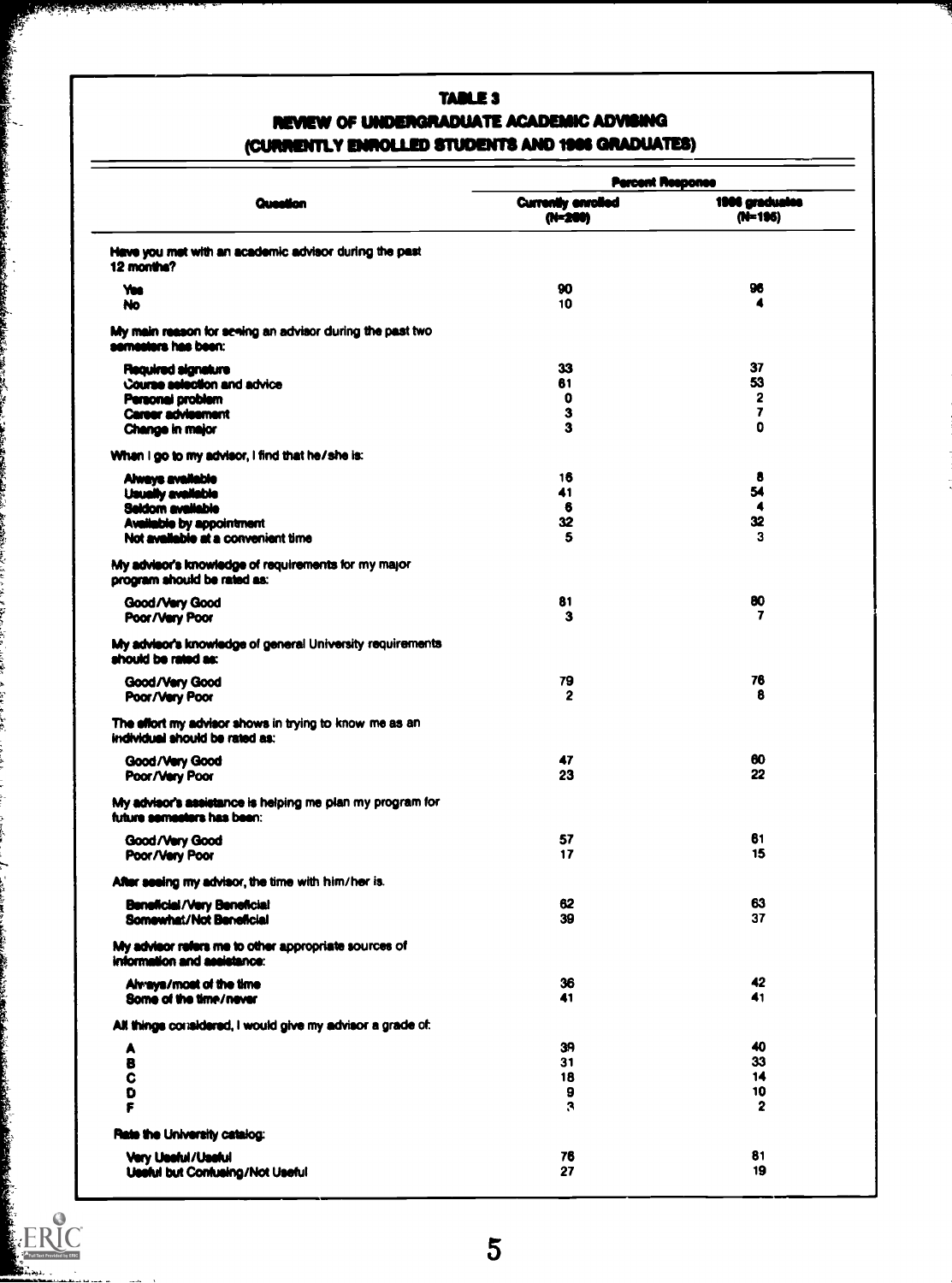### **TABLE 3 (continued)** REVIEW OF UNDERGRADUATE ACADEMIC ADVISING (CURRENTLY ENROLLED STUDENTS AND 1906 GRADUATES)

|                                                                                                  | <b>Percent Response</b>              |                           |  |
|--------------------------------------------------------------------------------------------------|--------------------------------------|---------------------------|--|
| Question                                                                                         | <b>Currently enrelled</b><br>AV-2001 | 1986 gradualne<br>(N-195) |  |
| The material distributed by my major department to describe<br>its programs and requirements is: |                                      |                           |  |
| Very Informative/Informative<br>Somewhat Informative/Not Useful                                  | 57<br>34                             | 61<br>31                  |  |
| I visit formally/informally with faculty regarding my<br>course selections:                      |                                      |                           |  |
| <b>Frequently</b><br>Occasionally<br><b>Saidom</b><br>Newer                                      | 7<br>30<br>38<br>26                  | 14<br>46<br>25<br>15      |  |
| Personally I consider the need to meet on a regular basis<br>with an academic advisor to be:     |                                      |                           |  |
| <b>Very Important/Important</b><br>Somewhat Important/Not Important                              | 62<br>38                             | 66<br>34                  |  |
| All things considered, I would give my major program's<br>advising efforts a rating of:          |                                      |                           |  |
| Very Good/Good<br>Poor/Very Poor                                                                 | 64<br>11                             | 66<br>13                  |  |
| Efforts should be made to improve the advising function<br>at UNO:                               |                                      |                           |  |
| <b>Yms</b><br><b>No</b>                                                                          | 56<br>44                             | 55<br>45                  |  |

#### December 1986 Graduates and **Currently Enrolled Students**

والتدين فالأمان

Table 1 summarizes descriptive data and Table 3 gives the questionnaire responses of the December 1986 graduates and currently enrolled students. In looking at the two samples, it is interesting to note the similarity of responses to selected items regarding academic advising, shown in Table 3. The one exception involves the extent of interaction with faculty. Of the 1986 graduates, 60 percent responded they had frequent or occasional contact with faculty regarding course selection, while only 37 percent of the currently enrolled studants indicated this level of faculty interaction. Apparently, as students approach graduation, their level of contact with faculty regarding course selection increases, or those who stay are more likely to see an advisor.

The two main reasons students report for seeing an advisor are for course selection and advice (61%, 53%) or securing a required signature (33%, 37%). If advisor signatures were not required by many of the colleges, one might speculate the number of students seeing an advisor (90%, 96%) would decrease considerably. This is particularly apparent when one considers that only 62 percent of the 1986 graduates reported that they considered the need to meet on a regular basis with an

academic advisor as very important or important. Based on student perceptions, this raises the questions of the role of the academic advisors (signature provider or advice provider), and the amount of time and effort devoted to advising (sign forms or discuss issues of importance).

Since this is an initial study, there is no basis on which to compare the responses with past surveys or to compare to any set of normative data in making an evaluation. However, one can make the following positive conclusions in a general sense:

- Advisors are available to the students. Only 5 percent of the currently enrolled students and 3 percent of the 1986 graduates indicate advisors are not available at a convenient time.
- . Advisors' knowledge of major program and University requirements is generally very good or good (approximately 80 percent).
- A majority of students (more than 70 percent) give their advisor a grade of A or B.
- A majority of students (more than 76 percent) rate the University catalog as useful or very useful.

Although not negative in any sense, the following data indicate areas where student perceptions are lower than one would want, or they at least indicate where some attempts at improvement should be made: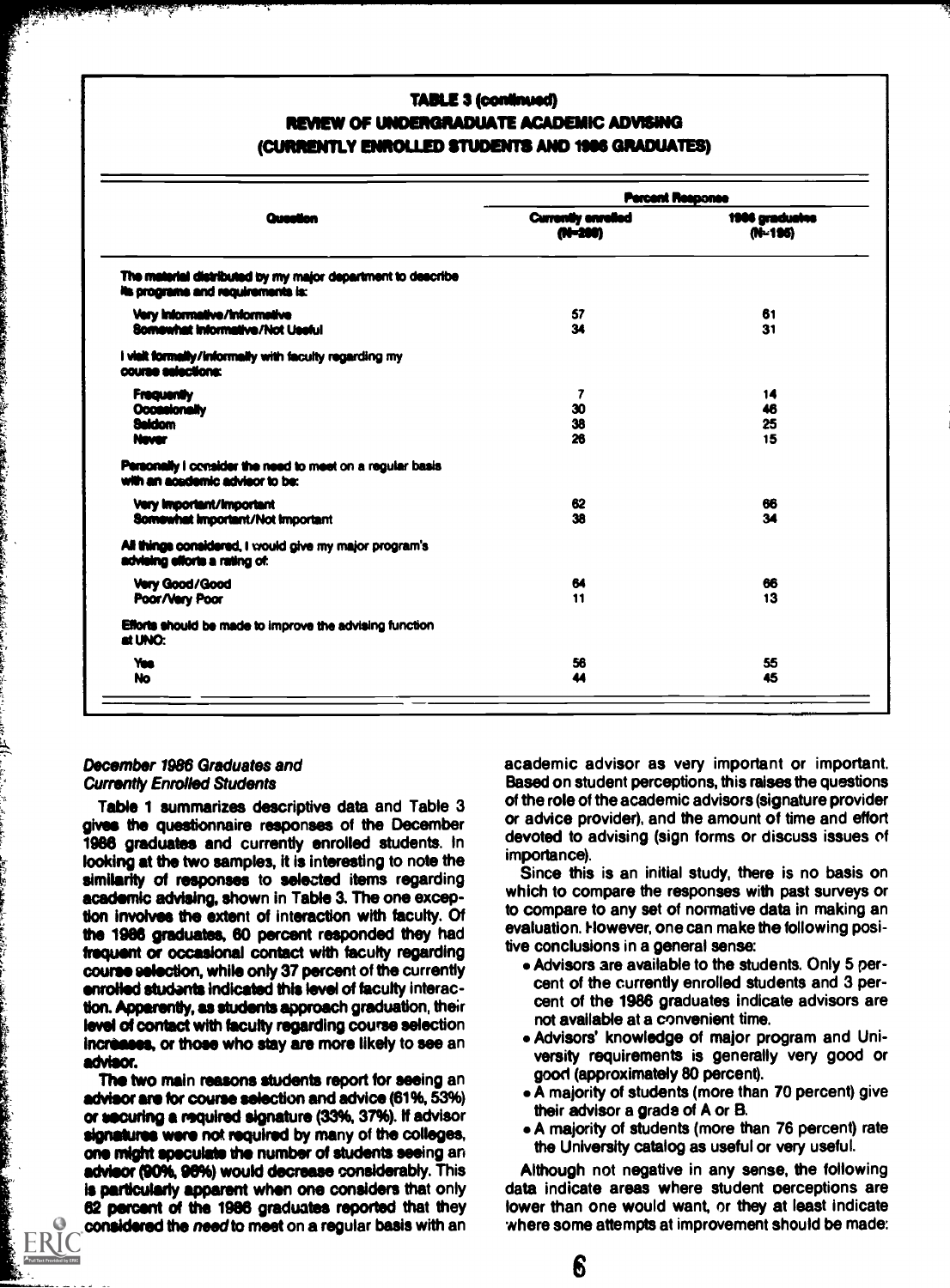- Approximately 23 percent of the students rate their advisor's efforts to know them as an individual as poor Or very poor.
- The advisor's assistance in helping the student plan his or her program for future semestors is rated poor or very poor by approximately 16 percent of the students.
- Approximately 38 perce, it of the students surveyed rate the time spent with the advisor as only somewhat or not beneficial.
- Forty percent of the December 1986 graduates and 64 percent of the currently enrolled students report they seldom or never visit either formally or informally with faculty on course selection.
- Fifty-six percent of the currently enrolled students and 55 percent of the 1986 graduates indicate that efforts should be made to improve  $t: \gamma$  advising function at UNO.
- Eleven percent of the currently enrolled students and 13 percent of the 1986 graduates indicate they would give their major program's advising efforts a rating of poor or very poor.

In an attempt to gain greater insight into the issues of academic advising, cross-tabulations were run on each of the questions in the survey. Although the cell sizes were too small to achieve significance, a number of tendencies were apparent in the data. The more important ones are:

- Although the delivery systems are somewhat different for each college, the responses did not vary markedly across colleges in any of the response areas.
- All of the currently enrolled students and 98 percent of the 1986 graduates who rated their advisor's efforts to know them personally as very good also gave them a "grade" of A or B. Conversely, 75 percent of the currently enrolled students and 60 percent of the 1986 graduates who rated their advisor's efforts to know them personally as poor gave them a "grade" of D or F.
- An of the currently enrolled students and all of the 1986 graduates who rated their advisor's efforts in helping the.n plan their programs as very good also gave them a "grade" of A or B. Conversely, the grade drops to D or F if the advisor's efforts are perceived to be very poor (75%, 86%).
- Sixty-seven percent of the currently enrolled students who attended a freshman orientation session rated it as useful or very useful.

Student responses to the open-ended questions generally support the item responses. Testimonials were given on good or bad experiences with advisors or faculty, or both. Some students expressed frustration with other University support services (e.g., financial aid, admissions, cashiering, registrar's office, etc.) and the negative feeling this left regarding their satisfaction with UNO. Concern was also expressed for more direct faculty interaction with students outside the formal classroom setting.

#### Faculty



Table 4 summarizes faculty and professional staff

responses to selected items regarding academic advising. Again, no attempt is made to compare or contrast the different delivery systems, or to offer evaluation as to which approach  $-$  full-time advisors or faculty advisors  $-$  is the best or most preferred. Each has its unique advantages and disadvantages, and neither is immune from student criticism. Faculty responses to the questionnaire may have been influenced by the fact that they may oi may not be involved in academic advising.

Forty-six percent of the faculty surveyed indicate that released time should be awarded for advising responsibilities, while 30 percent indicate that no special consideration need be given. There is also no clear consensus on who should perform academic advising. Thirty-one percent prefer a professional advisor, while 34 percent prefer a faculty member, 29 percent indicate some combination of professional advisor and faculty. Most faculty agree the UNO catalog is easy to use. A majority (79%) are of the opinion that students should meet with an advisor every semester.

There are apparently no significant needs on the part of advisors in such areas as more readily available student data, better evaluation system, or expanded advisor training. However, 57 percent of the faculty did indicate that better orientation regarding their role and responsibility in the advising process is needed. Perhaps since it's not perceived by the University community (administration) as a priority activity (at least not clearly articulated as such in the teaching, research, and service components of faculty evaluations), faculty tend to place relatively less emphasis on the advising process. Far example, of those faculty with advising re3ponsibility, 85 percent report they spend less than 101/2 hours per week advising.

Consistent with student perceptions, the faculty identified the following three factors as being deemed the most important by students:

- 1. Advisors exhibit a personal am, caring attitude toward advisees (89%).
- 2. Advisors are available (87%).
- 3. Advisors provide specific and accurate information (86%).

However, one must recognize the "flip-side" of the advising relationship  $-$  the student's responsibility. Forty-six percent of the faculty listed unprepared advisees as being somewhat or very problematic.

Responses to the open-ended questions were  $f$  'nerally consistent with the items listed on the questionnaire. However, the following theme with respect to improving the advising process did come through:

- Faculty interaction with students outside the classroom setting is desirable and will benefit the student and the University.
- Special attention should be focused on freshmen and perhaps suphomore advising.
- Students drop out of the University because they perceive "no one cares."
- The quality of academic advising will not Improve significantly unless ft is recognized and rewarded by the Univershy as a priority activity.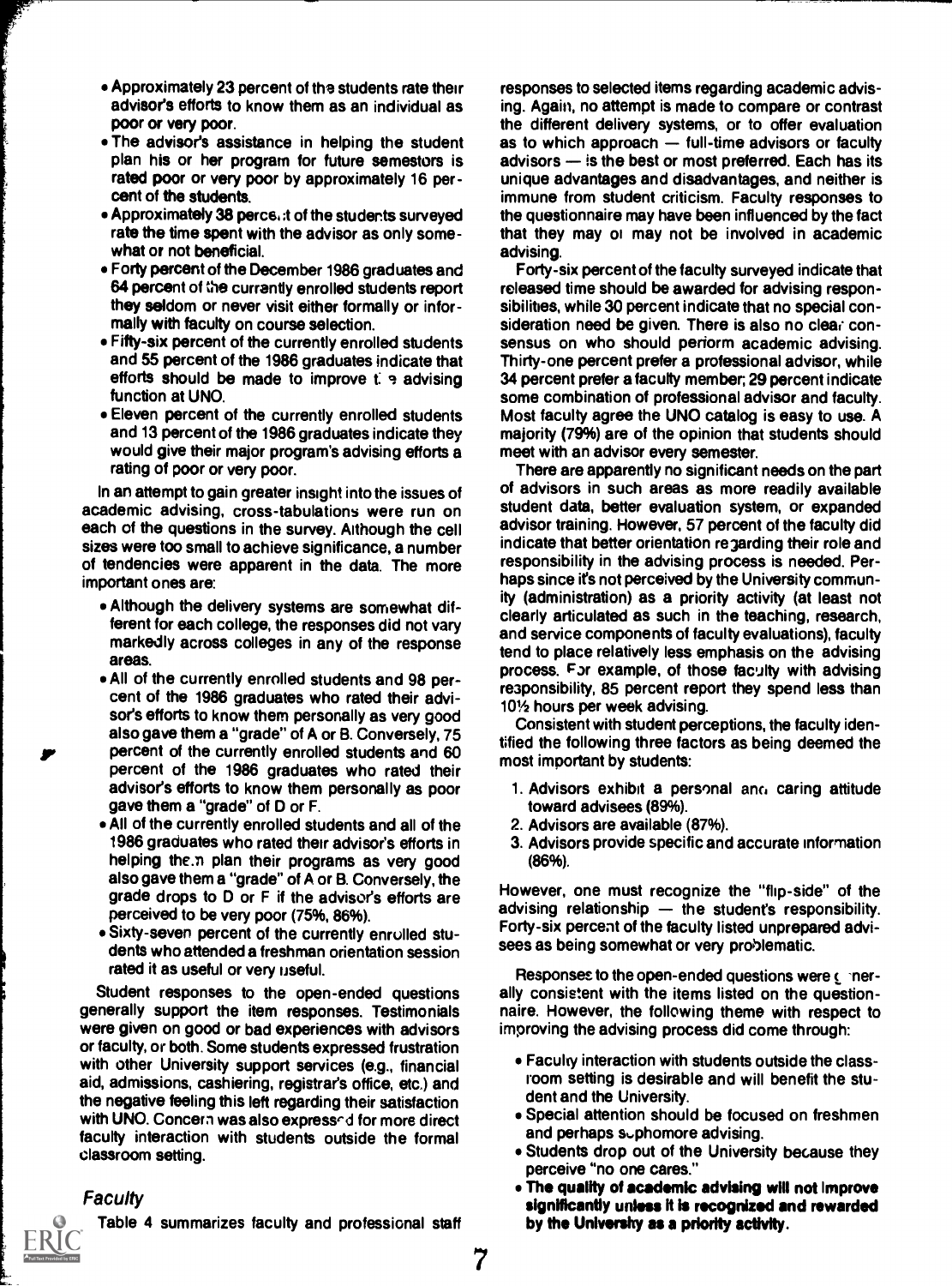## TABLE 4 REVIEW OF UNDERGRADUATE ACADEMIC ADVISING FACULTY SURVEY

k

į

i<br>Na

ERIC

| Question                                                                                                                                                              | <b>Percent Response</b><br>(N=207) |
|-----------------------------------------------------------------------------------------------------------------------------------------------------------------------|------------------------------------|
| Based upon your personal knowledge and/or interactions with students, what is your arsess-<br>ment of the quality of academic advising offered students in your area? |                                    |
| Very High/High Quality<br><b>Low/Very Low Quality</b>                                                                                                                 | 54<br>32                           |
| indicate the three factors generally deemed most important by students in the advising process.<br>(Select three)                                                     |                                    |
| Advisors exhibit a personal and caring attitude toward advisees<br>Advisors are available                                                                             | 89<br>87                           |
| Advisors provide specific and accurate information                                                                                                                    | 86                                 |
| Do you have students assigned to you for acudernic advising?                                                                                                          |                                    |
| Yes<br>No                                                                                                                                                             | 56<br>44                           |
| Approximately how many advisees do you have?                                                                                                                          |                                    |
| 0-20                                                                                                                                                                  | 44<br>34                           |
| $21 - 50$<br>51-100                                                                                                                                                   | 10                                 |
| 101-300<br>300 and above                                                                                                                                              | 6<br>6                             |
| Approximately how many hours per week (on average) do you devote to student advising                                                                                  |                                    |
| activities?                                                                                                                                                           |                                    |
| $1 - 10$<br>11-20                                                                                                                                                     | 85<br>9                            |
| 21-30                                                                                                                                                                 | 3                                  |
| $31 - 40$                                                                                                                                                             | 3                                  |
| Support services provided to assist me in advising (secretarial, record keeping, et) are:                                                                             |                                    |
| Very Adequate/Adequate<br>inadequate/Very Inadequate                                                                                                                  | 78<br>22                           |
| Incomplete records are:                                                                                                                                               |                                    |
| Very/Somewhat Problematic<br>Minor/Not Problematic                                                                                                                    | 42<br>44                           |
| <b>Evaluation of transfer credit is:</b>                                                                                                                              |                                    |
| Very/Somewhat Problematic<br><b>Minor/Not Frablematic</b>                                                                                                             | 35<br>45                           |
| Unpropered advisees:                                                                                                                                                  |                                    |
| <b>Very/Somewhat Problematic</b><br>Minor/Not Problematic                                                                                                             | 46<br>29                           |
| Too many advisees:                                                                                                                                                    |                                    |
| Very/Somewhat Problematic<br>Minor/Not Problematic                                                                                                                    | 17<br>63                           |
| I/we have developed our own advising materials to assist students                                                                                                     |                                    |
| Yes<br>No                                                                                                                                                             | 81<br>19                           |
| Having all colleges adopt the same general education requirements would significantly<br>decrease the amount of time required for freshman/sophomore advising.        |                                    |
| Agree                                                                                                                                                                 | 33                                 |
| <b>Dieagree</b>                                                                                                                                                       | 36<br>31                           |
| Don't know                                                                                                                                                            |                                    |
| More readily available data on students (e.g., abilities, interests, goals, etc.).                                                                                    |                                    |
| High/Very High Need<br><b>Litie/No Need</b>                                                                                                                           | 38<br>21                           |

 $\bullet$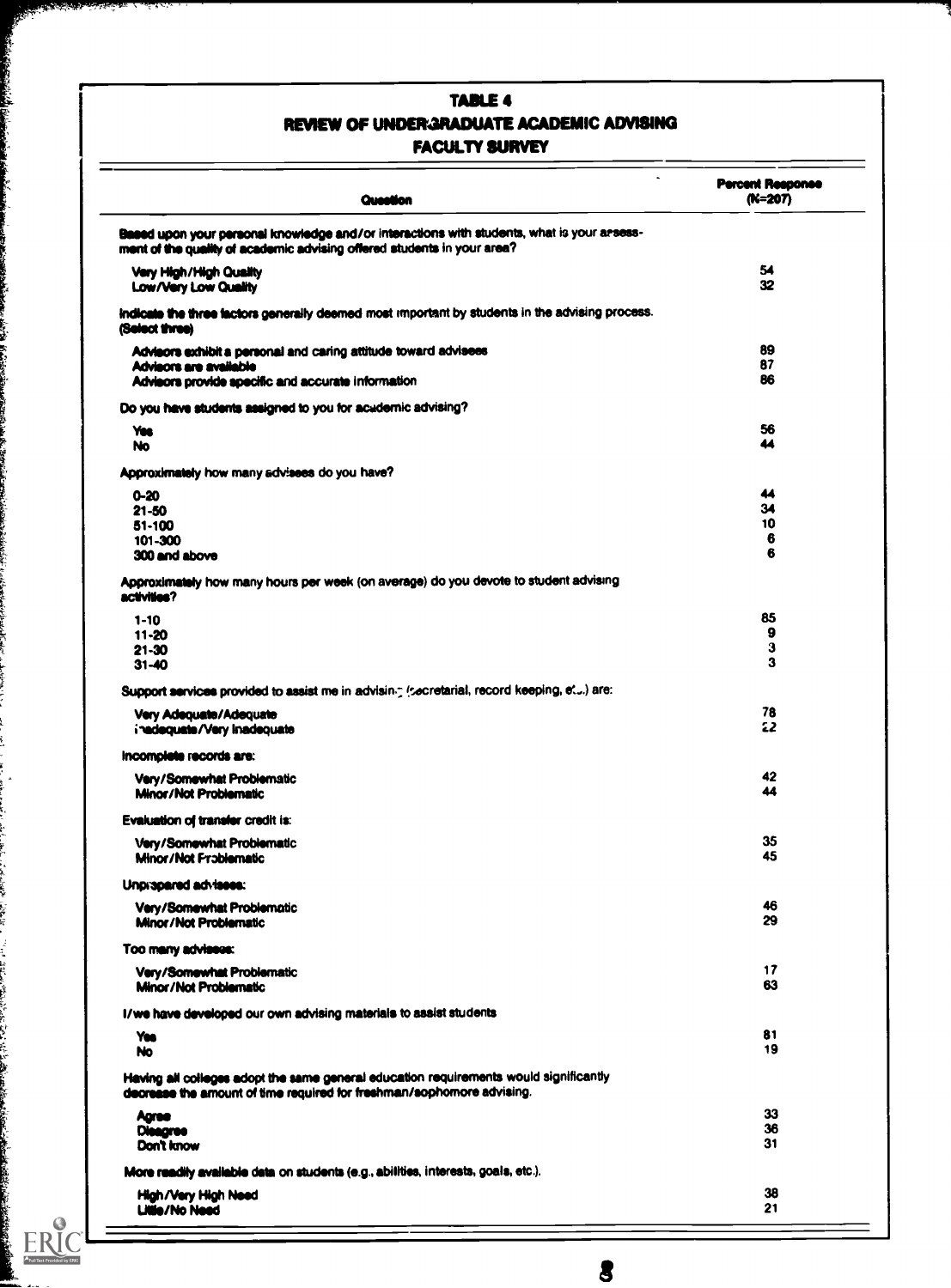### TABLE 4 (continued) REVIEW OF UNDERGRADUATE ACADEMIC ADVISING FACULTY SURVEY

| Question                                                                                                                                                                                                           | <b>Percent Response</b><br>(N=207)  |
|--------------------------------------------------------------------------------------------------------------------------------------------------------------------------------------------------------------------|-------------------------------------|
| Better orientation regarding their role and responsibility in the advising process:                                                                                                                                |                                     |
| High/Very High Need<br><b>Little/No Need</b>                                                                                                                                                                       | 57<br>10                            |
| More effective advisor selection process:                                                                                                                                                                          |                                     |
| High/Very High Need<br>Little/No Need                                                                                                                                                                              | 28<br>45                            |
| More effective evaluation of advisors and advising services:                                                                                                                                                       |                                     |
| High/Very High Need<br>Little/No Need                                                                                                                                                                              | 35<br>27                            |
| Assignment of responsibility and accountability for advising services.                                                                                                                                             |                                     |
| High/Very High Need<br>Little/No Need                                                                                                                                                                              | 37<br>25                            |
| Expanded advisor training program/activities:                                                                                                                                                                      |                                     |
| <b>High/Very High Need</b><br><b>Litile/No Need</b>                                                                                                                                                                | 31<br>30                            |
| Advisees should be required to meet with their advisor:                                                                                                                                                            |                                     |
| <b>Every semester</b><br>Once per year<br>Only as needed                                                                                                                                                           | 79<br>$\overline{\mathbf{z}}$<br>14 |
| The UNO Catalog is.                                                                                                                                                                                                |                                     |
| Very easy to use<br>Easy to use<br>Confusing/Inconvenient<br>Somewhat Confusing/Inconvenient<br>Very Confusing/Inconvenient                                                                                        | 4<br>50<br>16<br>26<br>4            |
| Academic advising should be performed in each college by:                                                                                                                                                          |                                     |
| Professional advisor (B-line)<br><b>Faculty</b><br>Combination (first year, professional advisor, second year and beyond, faculty advisor)<br>No opinion                                                           | 31<br>34<br>29<br>6                 |
| In what ways should faculty performing req- ired advising activities be recognized/rewarded?                                                                                                                       |                                     |
| Release time<br>Salary adjustments<br>Tenure and promotion consideration<br>Special awards (e.g., Excellence in Advising)<br>No "special" consideration; should be recognized as part of the total area of faculty | 46<br>10<br>7<br>3                  |
| responsibility.                                                                                                                                                                                                    | 30                                  |

Faculty and professional advisors recognize the importance of quality academic advising to the students and to the University, but have varying perspectives on the most effective delivery system. Obviously, any number of different approaches can yield satisfactory results, if the right people are doing the advising and adequate resources and rewards are provided. From the data, it is apparent the delivery systems employed in each of the colleges and department have definite positive and negative features.

ر<br>مواقعة مقاومة

A CONTRACTOR AND A CONTRACTOR CONTRACTOR

えんきょう こうしゅう あんこあ キャランド あた

 $\mathbf \Omega$ ERI<sup>(</sup>

## Summary and Conciusion

A 1986 study by the Educational and Student Services staff at UNO reported that 70.8 percent of the UNO students surveyed were either satisfied or very satisfied with the academic advising services provided. This compares to a 67 percent norm for public colleges (Davis, 1986). However, the same study revealed that UNO students were significantly less satisfied (at the .05 level) than the national norm when it comes to con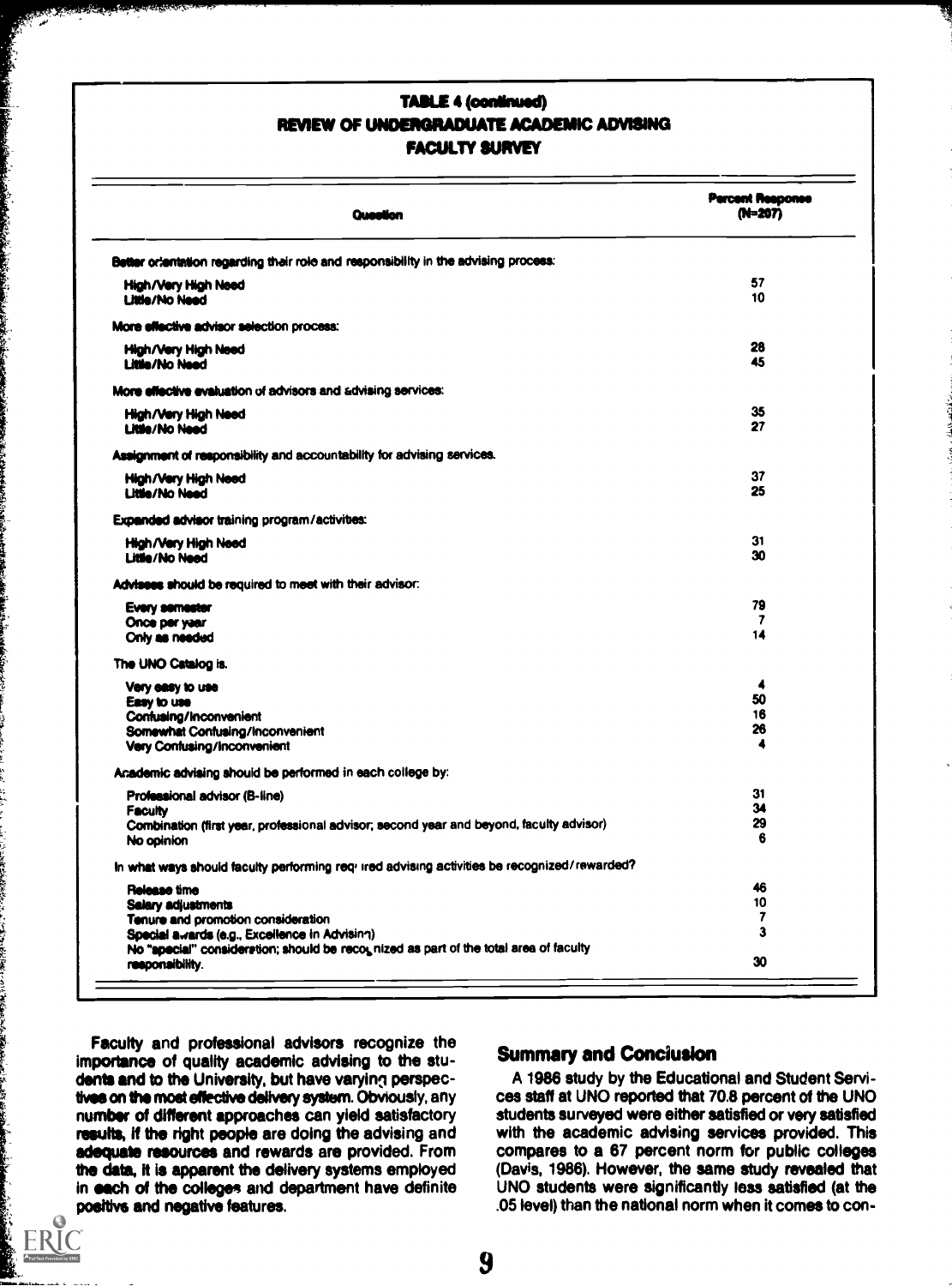cern for students as individuals. The results of the study presented in this report reflect the same general attitudes. That is, students are not, for the most part, dissatisfied with the academic advising they are receiving; bur at the same time they are not particularly satisfied with it, either. In their opinion, there is little effort from the advisors or faculty to get to know them as individuals, and many students view the time spent with advisors as not particularly beneficial.

7983

W)

This report could easily end here, with the conclusion that wa' e probably doing no worse or no better in providing academic advising services than most public institutions. However, that would eliminate the opportunity to draw a number of conclusions which, if addressed, would make a difference at UNO. The conclusions are:

- A majority of the students surveyed believe efforts shou'd be made to improve the academic advising services at UNO.
- A majority of currently enrolled students seldom or never visit formally or informally with faculty regarding course selections.
- Efforts on the pa. t of advisors to know advisees as individuals have a positive impact on the advisee's perception of the quality of advising.
- Advising cannot be done in isolation. This process must be integrated among all constituents of the institution to make the best possible use of all fiscal, physical, and human resources; there is no single formula for a successful advising program.
- With declining enrollments, increasing costs, and predicted shortages in portions of the professional labor force, institutions will focus even more strongly on the recruitment and retention of students. Academic advising has proven effective in the latter objective, and will be used as a total institutional process in the future (Grites, 1979, p. 2).
- Student-faculty interaction has a stronger relationship to student satisfaction with the college experience than any other involvement variable or, indeed, any other student or institutional characteristic. Students who interact frequently with faculty are more satisfied with all aspects of their institutional experience, including student friendships, variety of courses, intellectual environment, and even administration of the institution. Finding ways to encourage greater personal contact between faculty and students might increase students' satisfaction with their college experiences (Astin, 1975).

The University of Nebraska at Omaha is somewhat unique in that students spend, on the average, only one hour per week on campus beyond class time (Davis, 1979). Unfortunately, this includes library time  $-$  a fact to which many of us can personally attest! Clearly, a majority of the students are not seeking out opportunities to interact with faculty or other University personnel, and the University is doing little to seek out the students. The intent here is not to cast aspersions, but to state the situation as it is perceived to be. It is not the intent to judge this relationship as being particularly bad; however, it certainly isn't as good as it could be and must be if we are to have a more positive impact on our students.

It should be of some concern to those interested in higher education that 64 percent of the currently enrolled students and 40 percent of the December graduates either seldom or never visit formally or informally with faculty regarding course selection. The real question is why. One's intuitive judgment would indicate the finger points in both directions. Students choose not to be on campus other than for classes, and faculty choose to pursue activities of a higher priority.

Many of the insights uncovered in this report are not new. Previous University studies dating back to 1974 have, based upon student opinion survey data, recommended increased availability of faculty to students, improved quality of nonclassroom faculty-student interaction, extended hours of operation for student services offices, improved quality of student interaction with student services personnel, and enlightened sensitivity to students in general. As mentioned previously, academic advising does not exist in a vacuum, but is an integral part of the larger whole of interaction between the student and the University. If we are to have an impact on student advising and student perceptions, each part of the University must focus on doing its job the best it can be done, and the overriding focus must be on quality education supporteJ by a sincere interest in the student who wants to succeed.

#### References

- Astin, Alexander W. "Preventing Students from Dropping Out," San Francisco: Jossey-Bass, 1975, P. 223.
- Davis, Joe L "Student Attitudes at the University of Nebraska 21 Omaha: A Summary of Survey Results," ESS Reports, 1986.
- Davis, Joe L and Burchard, T. "UNO Student Survey," unpublished paper, University of Nebraska at Omaha Student Development Services, 1979.
- Grites, Thomas J. "Academic Advising: Getting Us Through the Eighties," AAHE-ERIC/Higher Education, Research Report No. 7, 1979.
- Mash, Donald J. "Academic Advising: Too Often Taken for Granted," The College Board Review, No. 107, Spring 1978, p. 36.